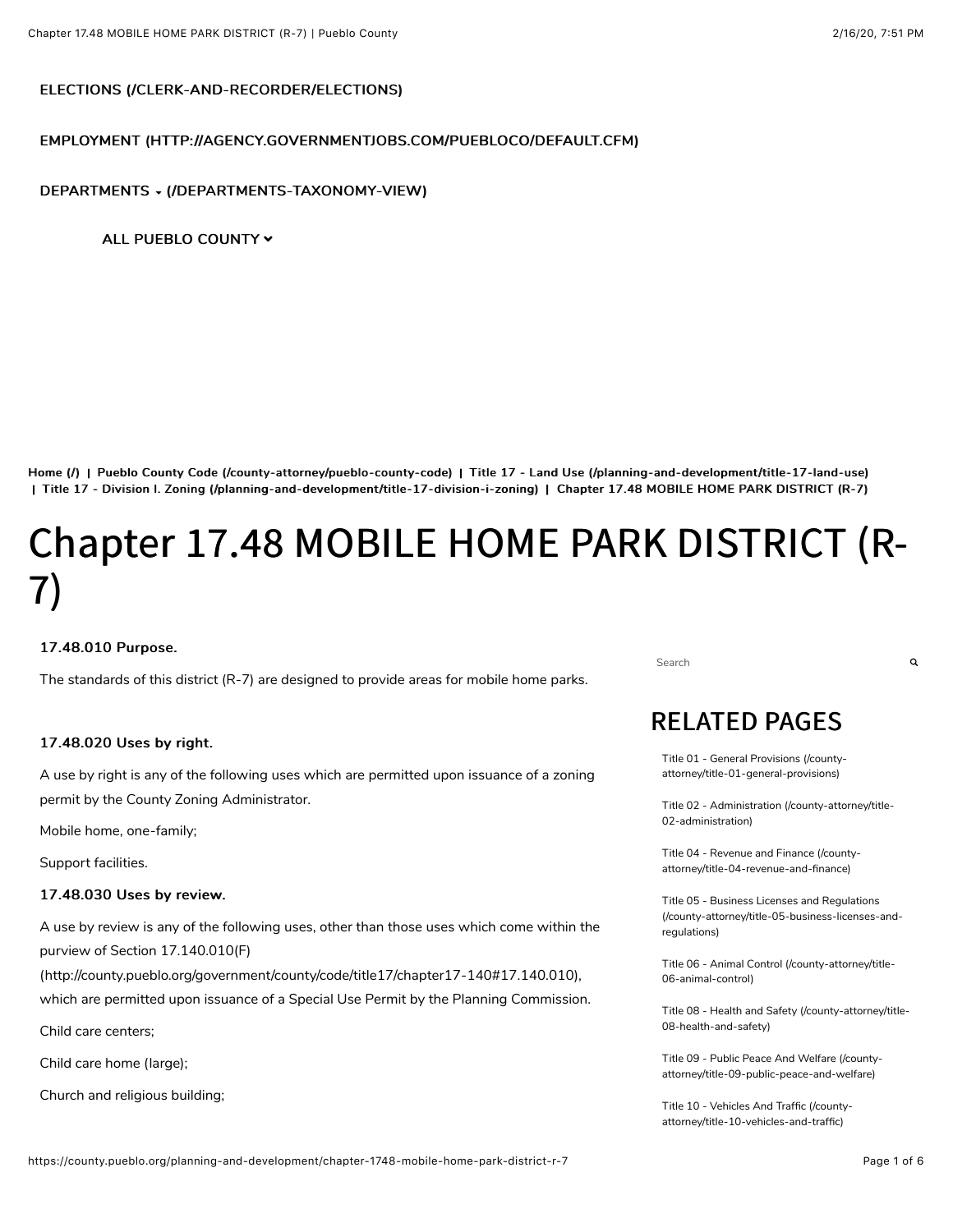Emergency facility;

Home, receiving;

Laundry, self-service;

Mini-warehouse;

Recreation facility, private;

Specialized group facilities;

Utilities, as outlined in Section 17.120.130.

[\(http://County.pueblo.org/government/county/code/title17/chapter17-120#17.120.130\)](http://county.pueblo.org/government/county/code/title17/chapter17-120#17.120.130)

#### 17.48.040 Space area.

No space shall be less than three thousand (3,000) square feet for a mobile home fourteen (14) feet or less in width and not less than four thousand (4,000) square feet for a mobile home exceeding fourteen (14) feet in width.

#### 17.48.050 Space dimensions.

No space shall be less than thirty-five (35) feet in width or in depth.

#### 17.48.060 Space coverage.

The total ground area covered by all structures on the space shall not exceed thirty-five (35) percent of the total ground area of the space.

#### 17.48.070 Floor area requirement. 17.48.070 Floor area requirement.

No requirement.

#### 17.48.080 Building height.

The height of the principal structure shall not exceed twenty (20) feet. Accessory buildings and structures shall not exceed a height of twelve (12) feet.

#### 17.48.090 Front yard setback.

No structure shall be set back less than ten (10) feet on the front line of the mobile home space, or twenty-five (25) feet if the front line abuts a roadway which is the exterior boundary of the mobile home park.

#### 17.48.100 Side yard setback.

No structure shall be set back less than five (5) feet from the side line of the mobile home space, or fifteen (15) feet if the side line is an exterior boundary of the mobile home park.

Title 12 - Roads, Bridges and Public Places [\(/county-attorney/title-12-roads-bridges-and](https://county.pueblo.org/county-attorney/title-12-roads-bridges-and-public-places)public-places)

[Title 15 - Buildings and Construction \(/county](https://county.pueblo.org/county-attorney/title-15-buildings-and-construction)attorney/title-15-buildings-and-construction)

[Title 16 - Subdivisions \(/planning-and](https://county.pueblo.org/planning-and-development/title-16-subdivisions)development/title-16-subdivisions)

[Title 17 - Land Use \(/planning-and](https://county.pueblo.org/planning-and-development/title-17-land-use)development/title-17-land-use)

[Title 17 - Division I. Zoning \(/planning-and](https://county.pueblo.org/planning-and-development/title-17-division-i-zoning)development/title-17-division-i-zoning)

Chapter 17.04 GENERAL PROVISIONS AND DEFINITIONS (/planning-and[development/chapter-1704-general-provisions](https://county.pueblo.org/planning-and-development/chapter-1704-general-provisions-and-definitions)and-definitions)

Chapter 17.08 ZONE DISTRICT MAPS [\(/planning-and-development/chapter-1708](https://county.pueblo.org/planning-and-development/chapter-1708-zone-district-maps) zone-district-maps)

Chapter 17.100 CONDITIONAL ZONE (C-1) (INTENT TO REZONE) (/planning-and[development/chapter-17100-conditional-zone](https://county.pueblo.org/planning-and-development/chapter-17100-conditional-zone-c-1-intent-rezone)c-1-intent-rezone)

[Chapter 17.104 RURAL LAND USE PROCESS](https://county.pueblo.org/planning-and-development/chapter-17104-rural-land-use-process) (/planning-and-development/chapter-17104 rural-land-use-process)

Chapter 17.105 MINERAL RESOURCE EXTRACTION REGULATIONS (/planning-and[development/chapter-17105-mineral-resource](https://county.pueblo.org/planning-and-development/chapter-17105-mineral-resource-extraction-regulations)extraction-regulations)

Chapter 17.108 FLOOD HAZARD AREA REGULATIONS (/planning-and[development/chapter-17108-flood-hazard](https://county.pueblo.org/planning-and-development/chapter-17108-flood-hazard-area-regulations)area-regulations)

[Chapter 17.112 OFF-STREET PARKING AND](https://county.pueblo.org/planning-and-development/chapter-17112-street-parking-and-loading-standards) LOADING STANDARDS (/planning-anddevelopment/chapter-17112-street-parkingand-loading-standards)

[Chapter 17.116 ADVERTISING DEVICES AND](https://county.pueblo.org/planning-and-development/chapter-17116-advertising-devices-and-signs) SIGNS (/planning-and-development/chapter-17116-advertising-devices-and-signs)

Chapter 17.119 MARIJUANA HOME GROW (NON-LICENSED GROW) (/planning-and[development/chapter-17119-marijuana-home](https://county.pueblo.org/planning-and-development/chapter-17119-marijuana-home-grow-non-licensed-grow)grow-non-licensed-grow)

[Chapter 17.12 AGRICULTURAL ONE \(A-1\) AND](https://county.pueblo.org/planning-and-development/chapter-1712-agricultural-one-1-and-two-2-districts) TWO (A-2) DISTRICTS (/planning-anddevelopment/chapter-1712-agricultural-one-1 and-two-2-districts)

Chapter 17.120 SUPPLEMENTARY REGULATIONS (/planning-and[development/chapter-17120-supplementary-](https://county.pueblo.org/planning-and-development/chapter-17120-supplementary-regulations)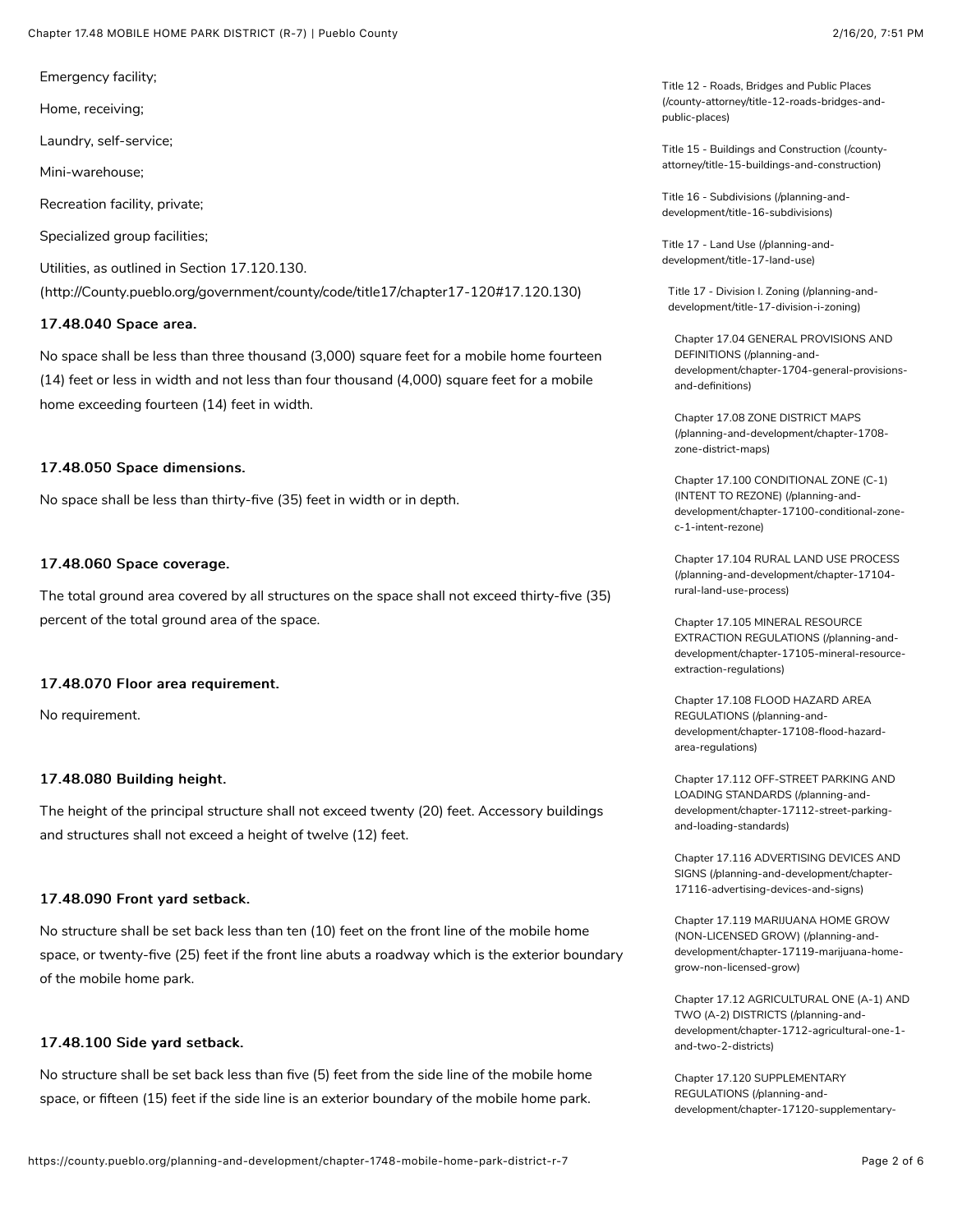No structure shall be setback less than five feet from the rear line of the mobile home space, or fifteen (15) feet if the rear line is an exterior boundary of the mobile home park.

#### 17.48.120 Parking.

Off-street parking shall be as provided in Chapter 17.112 [\(http://County.pueblo.org/government/county/code/title17/chapter17-112\)](http://county.pueblo.org/government/county/code/title17/chapter17-112).

#### 17.48.130 Recreation and other vehicles. 17.48.130 Recreation other vehicles.

No detached camper, motor home, travel trailer, motorbike, unlicensed classic car, boat, airplane, or similar recreational vehicle shall be parked upon any street or parking space within the mobile home park. They may be stored on the mobile home space only when fully contained within an enclosing structure (e.g., garage). Within the mobile home park, one or more areas shall be designated as storage areas for such vehicles. At least one hundred (100) square feet of all-weather surfaced area shall be provided within a designated storage for each mobile home space in the park.

#### 17.48.140 Roadways. 17.48.140 Roadways.

All spaces shall front onto a roadway. All roadways, unless herein provided, shall be paved with a minimum of two inches of asphalt, two (2) inches of base, and six (6) inches of subbase. Roadways which are utilized by less than thirty-five (35) spaces may be paved with an all-weather surface material consisting of a minimum ten (10) inches of gravel. Additional paving material may be required when engineering reasons so warrant. All paving material shall be approved by the Public Works Director.

The mobile home park shall have an access roadway onto a dedicated public roadway. That segment of roadway between the public roadway and the first intersecting park roadway, cul-de-sacs not withstanding, shall be considered the access roadway. A mobile-home park containing more than two hundred (200) units shall provide a second access roadway, said being separated by not less than two hundred fifty (250) feet from the first access roadway, as measured between the points of intersection with the public roadway.

Pavement width on all roadways, unless herein provided, shall be a minimum of thirty-five (35) feet. For a mobile home park containing more than fifty (50) spaces, at least one access roadway shall be paved to a minimum of forty-four (44) feet. Cul-de-sacs shall have a paved radius of forty-five (45) feet.

Roadways terminating in cul-de-sacs shall not exceed five hundred (500) feet in length, nor serve more than twenty (20) spaces.

#### [regulations\)](https://county.pueblo.org/planning-and-development/chapter-17120-supplementary-regulations)

Chapter 17.124 NONCONFORMING USES, [PARCELS AND STRUCTURES \(/planning-and](https://county.pueblo.org/planning-and-development/chapter-17124-nonconforming-uses-parcels-and-structures)development/chapter-17124-nonconforminguses-parcels-and-structures)

Chapter 17.126 PLANNED UNIT DEVELOPMENT DISTRICT (PUD) (/planning[and-development/chapter-17126-planned-unit](https://county.pueblo.org/planning-and-development/chapter-17126-planned-unit-development-district-pud)development-district-pud)

[Chapter 17.128 VESTED PROPERTY RIGHTS](https://county.pueblo.org/planning-and-development/chapter-17128-vested-property-rights) (/planning-and-development/chapter-17128 vested-property-rights)

[Chapter 17.132 FEE SCHEDULES \(/planning](https://county.pueblo.org/planning-and-development/chapter-17132-fee-schedules)and-development/chapter-17132-feeschedules)

Chapter 17.136 ADMINISTRATION AND ENFORCEMENT (/planning-and[development/chapter-17136-administration](https://county.pueblo.org/planning-and-development/chapter-17136-administration-and-enforcement)and-enforcement)

[Chapter 17.140 APPEALS \(/planning-and](https://county.pueblo.org/planning-and-development/chapter-17140-appeals)development/chapter-17140-appeals)

[Chapter 17.144 AMENDMENTS \(/planning-and](https://county.pueblo.org/planning-and-development/chapter-17144-amendments)development/chapter-17144-amendments)

Chapter 17.16 AGRICULTURAL THREE (A-3) AND FOUR (A-4) DISTRICTS (/planning-and[development/chapter-1716-agricultural-three-](https://county.pueblo.org/planning-and-development/chapter-1716-agricultural-three-3-and-four-4-districts)3-and-four-4-districts)

[Chapter 17.20 RESIDENTIAL-AGRICULTURAL](https://county.pueblo.org/planning-and-development/chapter-1720-residential-agricultural-r-district) (R-A) DISTRICT (/planning-anddevelopment/chapter-1720-residentialagricultural-r-district)

[Chapter 17.24 SINGLE-FAMILY RESIDENTIAL](https://county.pueblo.org/planning-and-development/chapter-1724-single-family-residential-district-r-1) DISTRICT (R-1) (/planning-anddevelopment/chapter-1724-single-familyresidential-district-r-1)

[Chapter 17.28 SINGLE-FAMILY RESIDENTIAL](https://county.pueblo.org/planning-and-development/chapter-1728-single-family-residential-district-r-2) DISTRICT (R-2) (/planning-anddevelopment/chapter-1728-single-familyresidential-district-r-2)

[Chapter 17.32 SINGLE-FAMILY RESIDENTIAL](https://county.pueblo.org/planning-and-development/chapter-1732-single-family-residential-district-r-3) DISTRICT (R-3) (/planning-anddevelopment/chapter-1732-single-familyresidential-district-r-3)

[Chapter 17.36 MIXED RESIDENTIAL DISTRICT](https://county.pueblo.org/planning-and-development/chapter-1736-mixed-residential-district-r-4) (R-4) (/planning-and-development/chapter-1736-mixed-residential-district-r-4)

Chapter 17.40 MULTIPLE-RESIDENTIAL AND OFFICE DISTRICT (R-5) (/planning-and[development/chapter-1740-multiple-residential](https://county.pueblo.org/planning-and-development/chapter-1740-multiple-residential-and-office-district-r-5)and-office-district-r-5)

[Chapter 17.44 MULTIPLE-RESIDENTIAL AND](https://county.pueblo.org/planning-and-development/chapter-1744-multiple-residential-and-commercial-district) COMMERCIAL DISTRICT (/planning-and-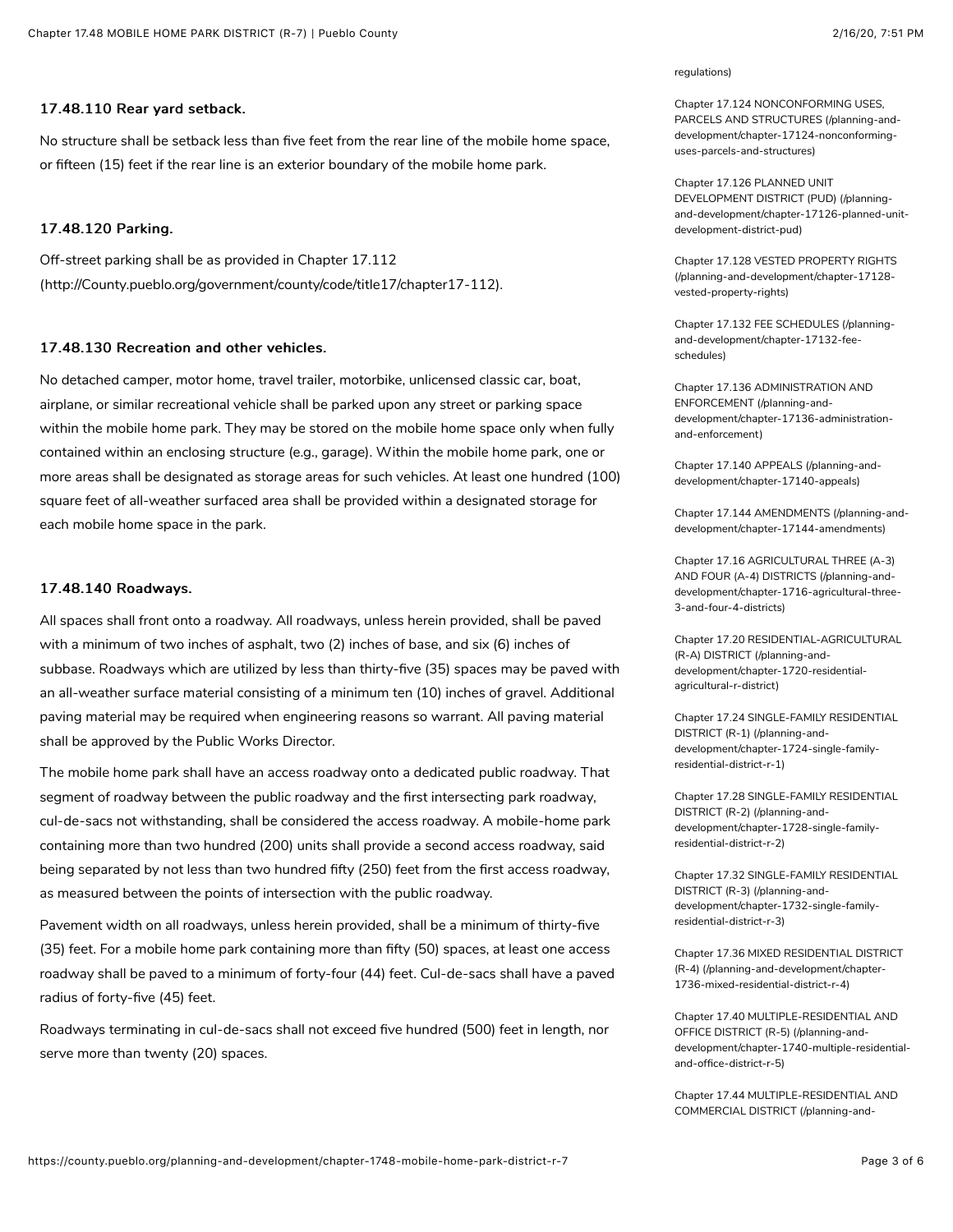Roadway names within the park shall be selected to avoid duplication of, or confusion with, existing roadways in the city or county. If a mobile home park roadway is a logical extension of an existing roadway, the name of the existing roadway may be selected. Each roadway within the park shall be identified by a sign, the location and type being approved by the Public Works Director.

#### 17.48.150 Sidewalks. 17.48.150

An all-weather surface sidewalk shall be provided along roadways and from roadways to individual homes and support facilities where the lack of such walks constitutes a safety hazard.

#### 17.48.160 Lighting. 17.48.160

Illumination of the park shall be provided to assure the security and safety of the residents. Minimum average horizontal illumination at ground level shall be:

|               | <b>Foot Candle</b> | Lux |
|---------------|--------------------|-----|
| Access Road   | 0.06               | 6   |
| Other Roadway | 0.4                |     |
| Sidewalk      | 0.2                |     |

All support facilities shall be provided with interior illumination commensurate with the activities or tasks to occur therein, and exterior lighting to assure the security of the participants. Minimum levels of required illumination shall be those established by the Illuminating Engineering Society.

#### 17.48.170 Landscaping. 17.48.170 Landscaping.

For each mobile home space, there shall be required two (2) trees and four (4) shrubs, at least one-half of which shall be located on the mobile home space. The remaining one-half may be dispersed or clustered throughout the park. In addition thereto, there shall be required two hundred (200) square feet of grassed area for each mobile home space, all of which may be dispersed or clustered throughout the mobile home park. All landscape material shall be maintained in a living, disease- and pest-free manner.

#### 17.48.180 Park and school site conveyances.

Each mobile home space shall be subject to the provisions of the County Subdivision Regulations, public sites and open space.

A. No space in a mobile home park shall be occupied by a mobile home until park and school sites are conveyed or fees paid. Such conveyance or payment shall be made:

1. At the time of subdivision approval in accordance with the procedures established in the County Subdivision Regulations of Pueblo;

2. If subdivision is not required to establish the mobile home park, then within one hundred eighty (180) days of the date of mobile home park development plan approval, provided a performance bond is posted at the time of approval; or

[development/chapter-1744-multiple-residential](https://county.pueblo.org/planning-and-development/chapter-1744-multiple-residential-and-commercial-district)and-commercial-district)

[Chapter 17.48 MOBILE HOME PARK DISTRICT](https://county.pueblo.org/planning-and-development/chapter-1748-mobile-home-park-district-r-7) (R-7) (/planning-and-development/chapter-1748-mobile-home-park-district-r-7)

[Chapter 17.52 MOBILE HOME SUBDIVISION](https://county.pueblo.org/planning-and-development/chapter-1752-mobile-home-subdivision-district-r-8) DISTRICT (R-8) (/planning-anddevelopment/chapter-1752-mobile-homesubdivision-district-r-8)

Chapter 17.56 NEIGHBORHOOD OFFICE DISTRICT (O-1) (/planning-and[development/chapter-1756-neighborhood](https://county.pueblo.org/planning-and-development/chapter-1756-neighborhood-office-district-o-1)office-district-o-1)

[Chapter 17.60 NEIGHBORHOOD BUSINESS](https://county.pueblo.org/planning-and-development/chapter-1760-neighborhood-business-district-b-1) DISTRICT (B-1) (/planning-anddevelopment/chapter-1760-neighborhoodbusiness-district-b-1)

Chapter 17.64 COMMUNITY BUSINESS DISTRICT (B-4) (/planning-and[development/chapter-1764-community](https://county.pueblo.org/planning-and-development/chapter-1764-community-business-district-b-4)business-district-b-4)

[Chapter 17.68 SPECIAL INDUSTRIAL DISTRICT](https://county.pueblo.org/planning-and-development/chapter-1768-special-industrial-district-i-1) (I-1) (/planning-and-development/chapter-1768-special-industrial-district-i-1)

[Chapter 17.72 LIGHT INDUSTRIAL DISTRICT \(I-](https://county.pueblo.org/planning-and-development/chapter-1772-light-industrial-district-i-2)2) (/planning-and-development/chapter-1772 light-industrial-district-i-2)

[Chapter 17.76 HEAVY INDUSTRIAL DISTRICT](https://county.pueblo.org/planning-and-development/chapter-1776-heavy-industrial-district-i-3) (I-3) (/planning-and-development/chapter-1776-heavy-industrial-district-i-3)

Chapter 17.80 HAZARDOUS WASTE INDUSTRIAL OVERLAY DISTRICT (I-4) (/planning-and-development/chapter-1780 [hazardous-waste-industrial-overlay-district-i-4\)](https://county.pueblo.org/planning-and-development/chapter-1780-hazardous-waste-industrial-overlay-district-i-4)

Chapter 17.84 PUBLIC USE DISTRICT (S-1) [\(/planning-and-development/chapter-1784](https://county.pueblo.org/planning-and-development/chapter-1784-public-use-district-s-1) public-use-district-s-1)

Chapter 17.88 AIRPORT DISTRICT (S-2) [\(/planning-and-development/chapter-1788](https://county.pueblo.org/planning-and-development/chapter-1788-airport-district-s-2) airport-district-s-2)

Chapter 17.90 PUEBLOPLEX ZONING DISTRICT (P-1) (/planning-and[development/chapter-1790-puebloplex-zoning](https://county.pueblo.org/planning-and-development/chapter-1790-puebloplex-zoning-district-p-1)district-p-1)

[Chapter 17.92 FLOODPLAIN DISTRICT \(S-3\)](https://county.pueblo.org/planning-and-development/chapter-1792-floodplain-district-s-3) (/planning-and-development/chapter-1792 floodplain-district-s-3)

Chapter 17.96 PARKING DISTRICT (S-4) [\(/planning-and-development/chapter-1796](https://county.pueblo.org/planning-and-development/chapter-1796-parking-district-s-4) parking-district-s-4)

[Title 17 - Division II. Areas and Activities of State](https://county.pueblo.org/planning-and-development/title-17-division-ii-areas-and-activities-state-and-local-interest) and Local Interest (/planning-and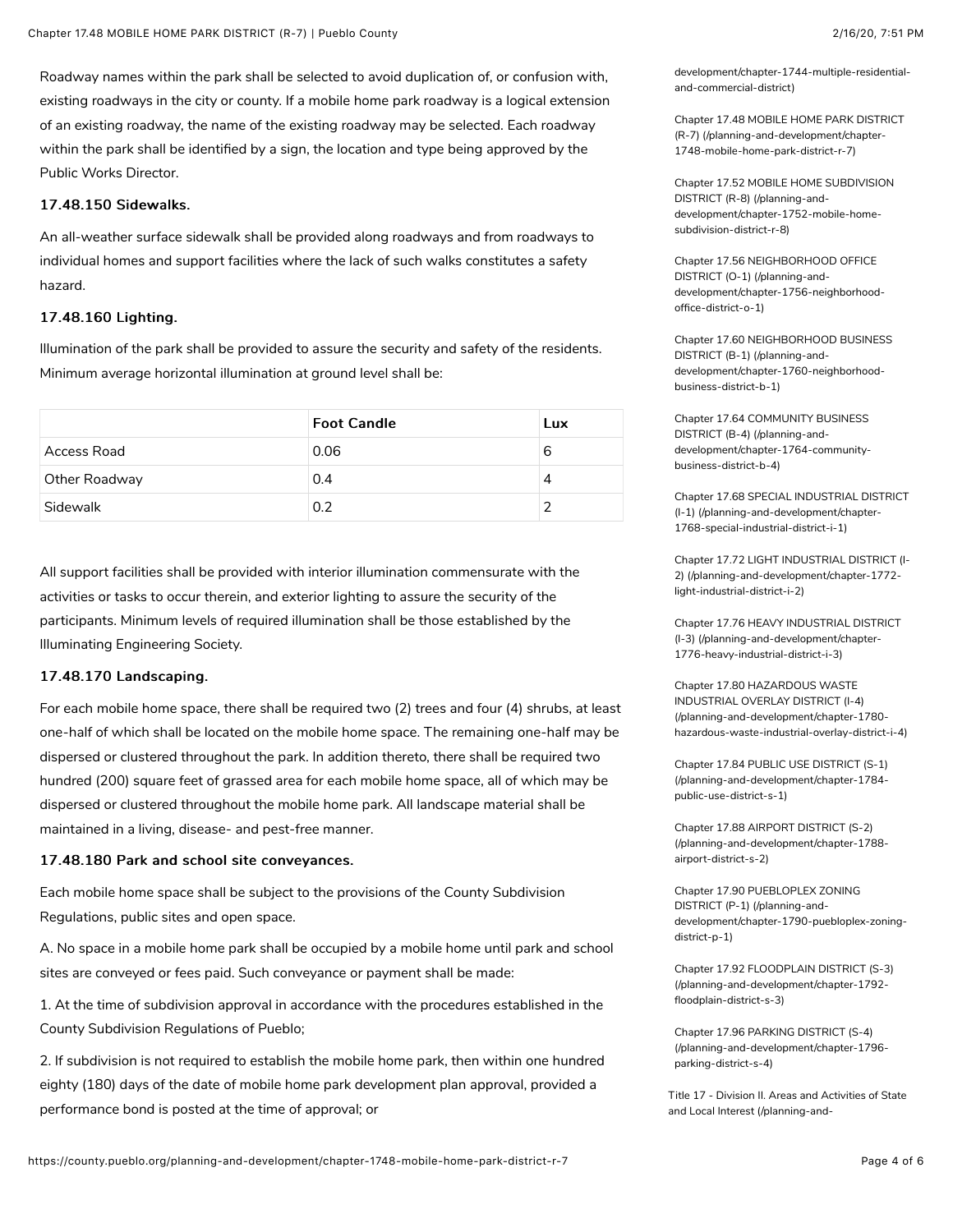3. If development plan approval is not required, then prior to the issuance of a zoning permit.

B. This section shall not apply to mobile home parks which have previously met the subdivision conveyance requirements for park and school sites; or apply to mobile home spaces which met all of the following requirements on September 16, 1976:

1. The space is zoned for a mobile park;

2. The space is in conformity with an approval mobile home park plan;

3. A dependable potable water supply system is available for immediate use on the space, sufficient to provide for the continuous needs of the space; and

4. A sanitary waste disposal system is available for immediate use on the space.

#### 17.48.190 Plan required.

With application for a zoning map amendment, a preliminary plan shall be submitted to the Commission and Board for their consideration. After approval of the zoning map amendment and prior to the issuance of a zoning and building permit for the mobile home park, a Mobile Home Park Development Plan shall be submitted to the Commission for their review and approval. The plans shall include at least the following information:

A. Preliminary plan: a generalized plan setting forth the intent of the proposed mobile home park:

1. Location map showing the proposed mobile home park, surrounding land uses, zone districts, transportation systems, and public sites;

2. Topography (five (5) feet contour or less) and soil type;

3. Internal street configuration;

4. Proposed land use(s), including the maximum of mobile homes spaces and general location and type of support facilities;

5. Proposed methods of potable water supply and sewage disposal; and

6. Legal description of the mobile home park.

B. Mobile home park development plan: A detailed plan showing the nature of the proposed development of the mobile home park:

1. Topography of site and grading plan (two (2) feet contour or less);

2. Internal street alignment, including pavement widths, lighting plan, street names, sidewalks;

3. Typical street sign design and sign placement plan;

4. Landscape, screening and fencing plan;

5. Potable water plan, including fire hydrants;

6. Sewage disposal plan;

7. Storm drainage plan;

8. Parking plan;

[development/title-17-division-ii-areas-and](https://county.pueblo.org/planning-and-development/title-17-division-ii-areas-and-activities-state-and-local-interest)activities-state-and-local-interest)

Title 17 - Division III. Hazardous Waste Incinerator or Processor Site Certificate of Designation (/planning-and-development/title-[17-division-iii-hazardous-waste-incinerator-or](https://county.pueblo.org/planning-and-development/title-17-division-iii-hazardous-waste-incinerator-or-processor-site)processor-site)